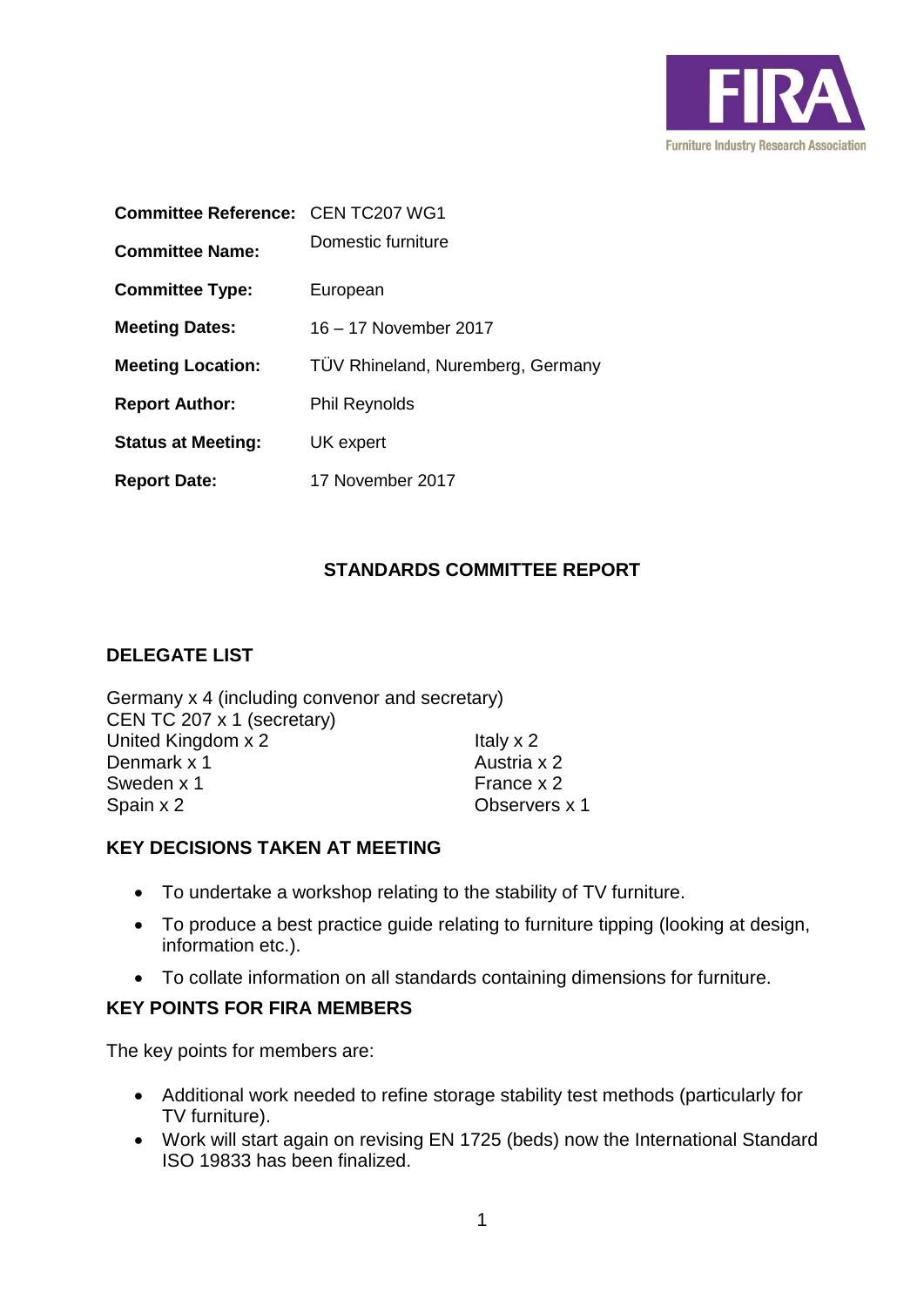

## **DATE AND LOCATION OF NEXT MEETING**

### 15 - 16 March 2018, LGA TUV Rhineland, Nuremberg, Germany

### **NOTES FROM MEETING**

### **Agenda (N319)**

The agenda was approved with a slight change to running order

### **Minutes and Actions from the last meeting (N309)**

France did not fully agree with that the minutes of the last meeting fully reflected the meeting and asked for changes to be made:

- France did not totally support the initiate to produce a best practice guide reflecting the need for securing storage furniture;
- The minutes did not reflect the full reported issues with testing to EN 12521 Domestic tables;
- The minutes did not reflect the need to review the marking requirements and requirements for TV units contained within EN 14749 – this comment was withdrawn from France.
- France would like a slight change in the recording of the discussions on EN 1129.

Minutes were adopted with agreed changes.

## **CEN TC207 Issues**

*Fpr EN 1116 Kitchen furniture - Co-ordinating sizes for kitchen furniture and kitchen appliances* – the process is complete. There are some comments but these cannot be dealt with within the committee. The document will be published in January 2018.

*EN 1725 Domestic furniture - Beds and mattresses – Safety requirements and test methods* – WG1 chose to focus on ISO/DIS 19833, *Furniture – Beds – Determination of strength and durability* document, before starting a revision of EN 1725. ISO is currently out for Formal Vote. Suggestion to discuss whether to split into requirements and test method standards.DE suggested whether these is a difference between contact and domestic beds.

A suggestion to split EN 1725 document in to test methods and requirements (UK stated that if a test method standard this should be developed in CEN TC 207 WG9). There is a push to use the ISO document in its entirety and reference it somehow in an EN standard.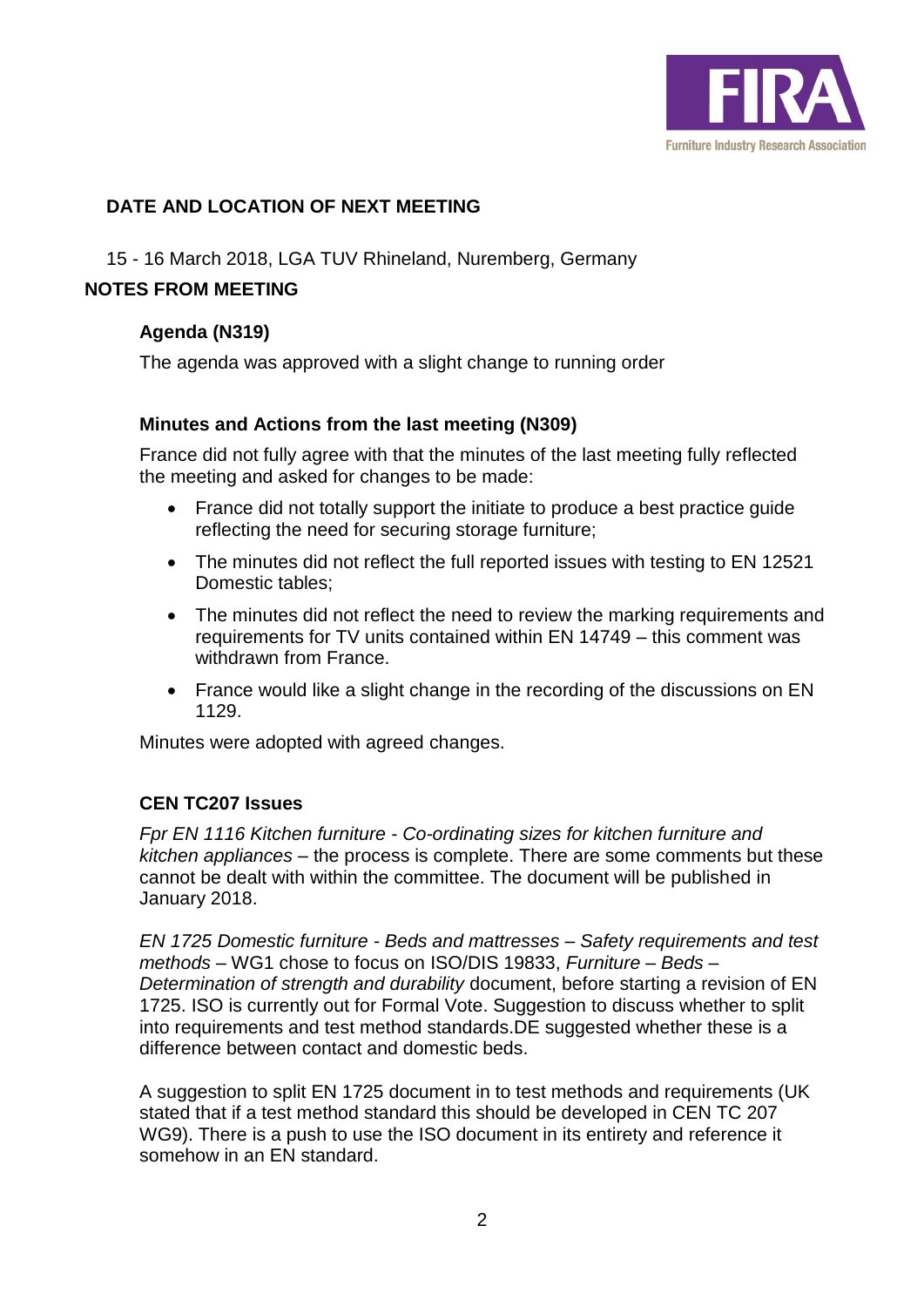

FR want to have a separate EN standard for test methods as they have technical issues with the ISO standard.

It was agreed (FR objected) that EN 1725 will be revised and reference ISO 19833.

UK requested that the title and scope of the standard is modified to include contract requirements. This was generally agreed and WG5 will be consulted.

*EN 12521 Domestic Tables* – France are requesting an amendment. They have issues with the tests for tables where the top is not attached to the legs and also the vertical static load test for large tables where two vertical loads are used.

In particular they would like an amendment to either remover the vertical static load for large tables or change the requirements.

It was agreed that the addition of a new test in the standard, which was introduced under UAP, was an error. From a technical view, however, all other countries supported the actual test as a positive step forward in safety terms.

It was agreed to record in the minutes that the introduction of a new test in the latest EN 12521 was a mistake, but the WG did not support an amendment.

*EN 14749 Domestic Storage* – France has noted some issues with the tests for items supporting TV's. There has been a fatality in France and France would like the standard amended.

It was agreed that there may be a problem with stability in EN 14749, potentially with both TV units and other furniture.

France submitted a proposal for changes to the document, after a fairly heated discussion it was agreed to hold a workshop in France on 30/31 January 2018 to assess the methods and the problems.

It was noted that there is an ISO workshop looking at stability in Almhult, Sweden in February and this may feed also feed into this subject.

Toppling furniture was discussed and the production of a best practice guide. It was noted that many countries are working on similar documents. The Australian guide was reviewed which was very good/interesting. There are concerns about the impact of carpet on furniture and this needs to be considered in any workshop. There are things that can be done to improve design by reducing the centre of gravity.

The CPSC in the US have sent out advanced notification that they are looking at preparing a law regarding toppling furniture. It is not clear whether this will involve bringing ASTM 2057 into law, or a tougher requirement. US industry is keen on this as they are being blamed for the incidents.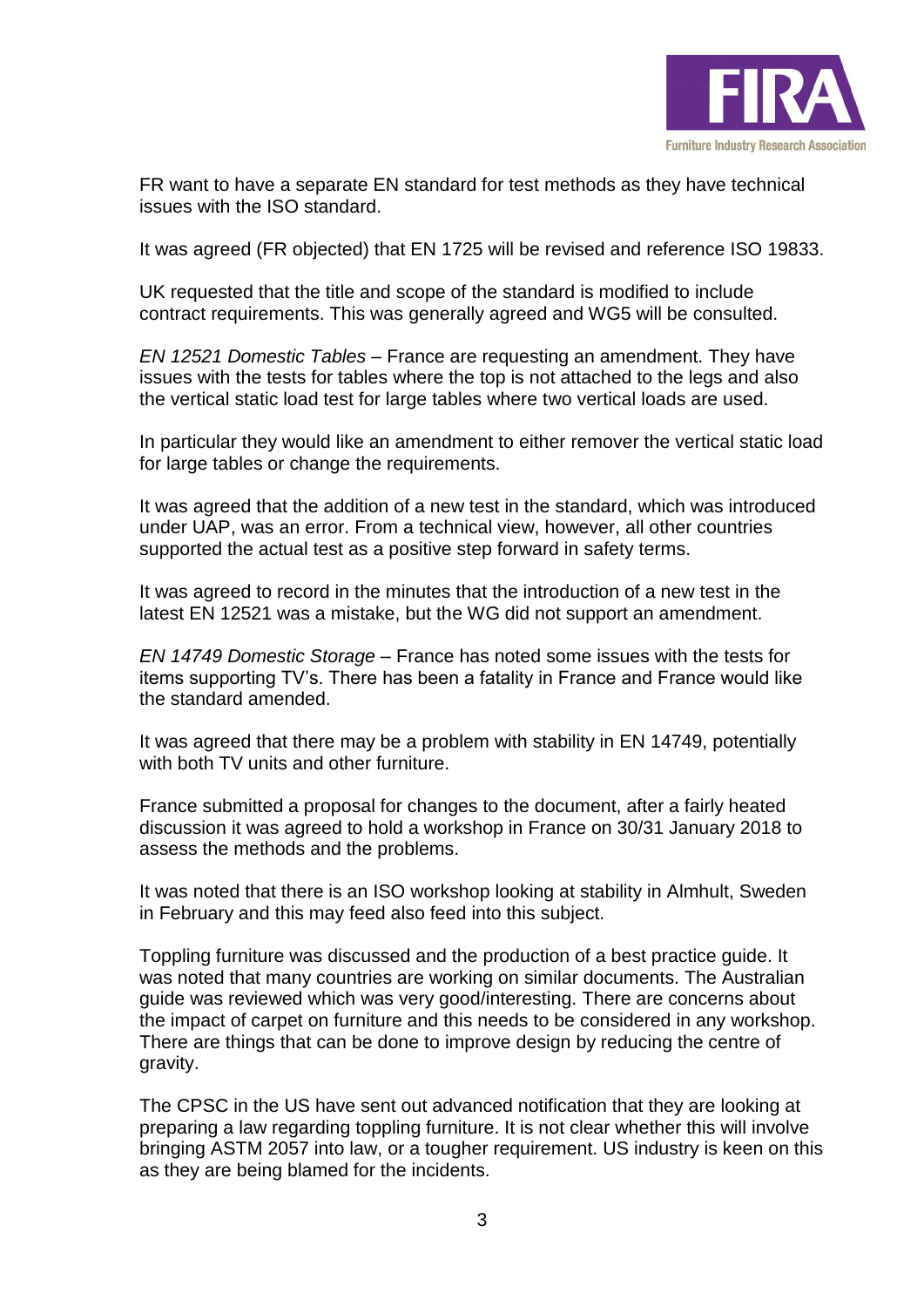

IKEA is working on some test methods as well. It may not be as simple as increasing test loads as this means that furniture is heavier and therefore if it does topple it may be more serious.

As well as looking at the stability workshops Kjeld Bűlow (DK) will work on a similar best practice guide with support from IKEA (SE), Georg Lange (DE) and Phil Reynolds (UK).

## **ISO TC136 Work programme – Information only**

ISO TC 136 WG5 Co-ordinating sizes meeting date was discussed, agreed to be a webex. Initially there is a need to collate documents from other countries (e.g. Europe, China, Australia and US).

ISO TC 136 WG3, Storage, new convenor – Tomas Etsröm – had webexes to deal with comments on ISO 7170, strength and durability of storage furniture and ISO 7171, stability of furniture. In the future the standards may be combined. There will be a workshop in February to look at ISO 7171, and it is anticipated that the document will be published within the timescales. It may be necessary to ask for a 9 month extension for ISO 7170.

The development of the IEC furniture standard was discussed, this could also have an impact on furniture, it was noted that this could also have an impact on furniture standards. It is essential that there is a liaison between IEC and ISO committees.

ISO TC 136 WG4, Tables, some questions around the definition of main surface and ancillary surface. It was discussed that this is a very difficult issue to address because of the number of designs on the market. There was a long discussion about how to test gate-leg tables as the test method standard isn't clear. There were a number of areas where there were different interpretations of the standard.

It was agreed that these issues should actually be forwarded to CEN TC207 WG9 and considered for the revision of EN 1730. This is due for 5 year review in January 2018 and it is expected that we should not wait for the ISO document to be completed.

ISO TC136 WG1, Seating. ISO 7173 – plan is to try to get the document completed before the next ISO TC136 plenary. Three webex meetings have been scheduled.

#### **Any other business**

Machinery Directive – new MD guidance now includes electrically actuated domestic furniture in the scope. Originally an exclusion was offered by Ian Fraiser (previously in charge of this MD advisory committee), this appears to have now gone. Currently the furniture industry is generally looking at compliance by the GPSD and Low Voltage Directive.

EFIC has raised questions with the EU commission.

National meetings with enforcement etc. are being arranged to discuss these issues. The plan is to share the information from this.